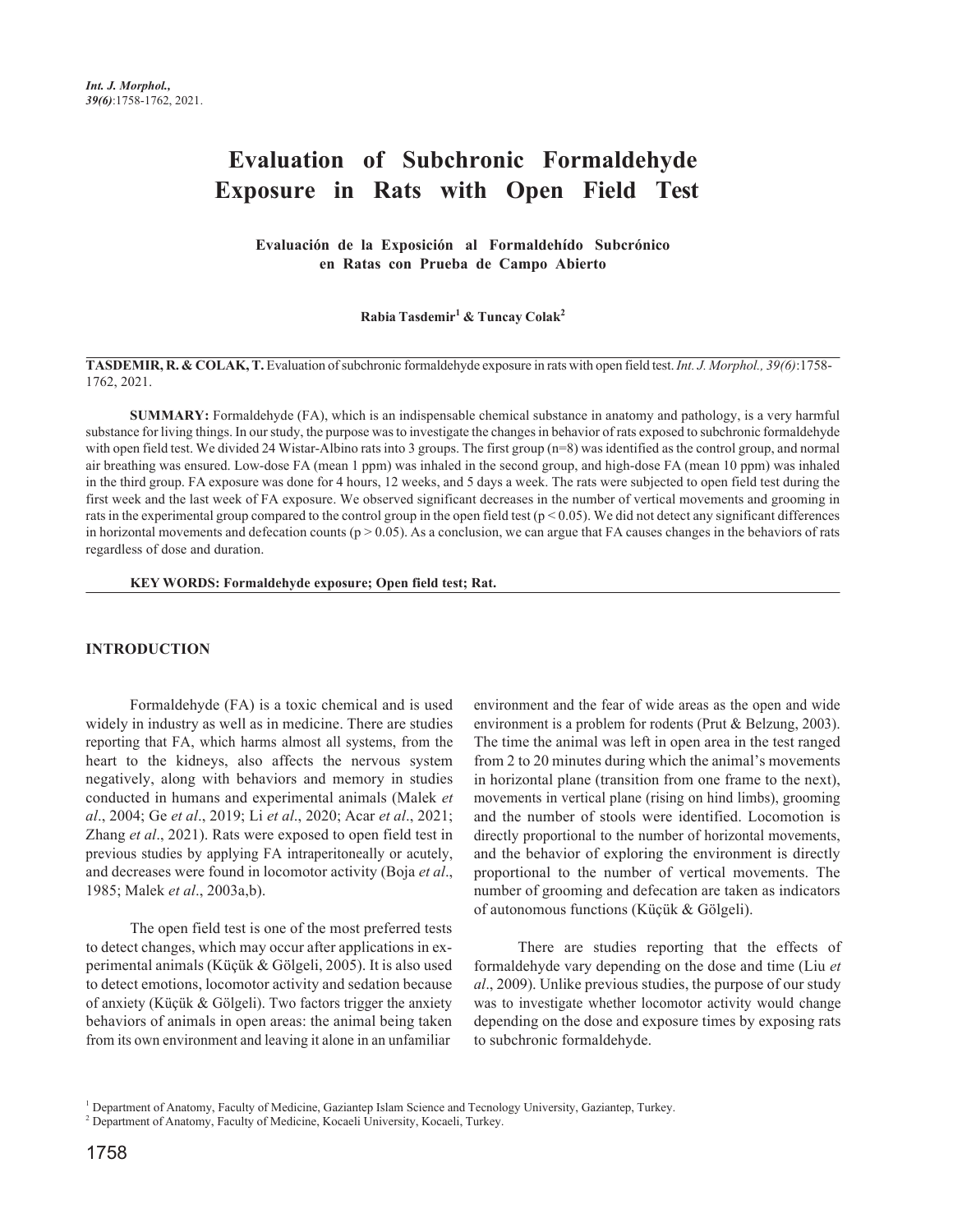### **MATERIAL AND METHOD**

The study was commenced after the approval of Kocaeli University Animal Experiments Local Ethics Committee was obtained on 20.10.2016 with the number 6/  $1 - 2016$ 

**Animals:** A total of 24 6-month-old female Wistar albino rats (Katsnelson *et al*., 2013) were obtained for the study from Kocaeli University Experimental Medicine Research and Application Unit. The rats were allowed to live freely in their own cages in 12 hours light and 12 hours darkness. The temperature of the cages was  $20^{\circ}$ C on average and the humidity was between 20-40 % on average. They were fed with normal pellet feed and drinking water. The mean weight of the rats before the experiment was measured to be  $254.42 \pm 13.25$  g. The rats were measured every week on the same day at the same time during the 12-week period, Tails of animals were stained with a different color after each weight measurement to avoid confusion. Their physical activities and appearance were monitored continuously with the FA exposure.

The rats were selected randomly, and divided into 3 groups. The first group was identified as the control group (n: 8) (CG) and normal air breathing was ensured. The second group (n:8) (LDG) was exposed to an average of 1ppm low dose FA for 12 weeks, 5 days a week, 4 hours daily. The third group (n: 8) (HDG) was also exposed to an average of 10ppm high-dose FA (Katsnelson *et al*.).

We ensured subchronic FA exposure to rats in our experiment in line with the "OECD Guideline for the Testing of Chemicals published in Organization for Economic Cooperation and Development (OECD, 2009).

**Experimental setup:** A glass cabinet of 100cm\*70cm\*35cm was used in our study. The interior of the cabin was separated by a glass part, 20cm x 80cm. A hole with a diameter of 6 cm was drilled to allow air passage, and a hole with a diameter of 6 cm was made in the glass wall of the outer wall of the large compartment, and the FA-dense air in the cabin was discharged with a plastic pipe attached. A cover that could be opened from the top was made for the compartments in the cabin. In this way, the experimental animals were placed in the cabin (Matsuoka *et al*., 2010) (Fig. 1). Trials were done in an empty cage for one week to optimize the amount of formaldehyde and to test the usability of the device and cabinet, to provide low dose FA exposure, 2 drops FA were dropped on the napkin in the small section, and 9 drops FA was dropped on the napkin to provide high dose FA exposure. Honeywell ToxiRAE PRO (HCHO) dosimeter was placed in the large compartment to monitor the rats and the amount of FA in the cabin. We monitored the amount of FA recorded during the experiment from the computer by uploading the program of the dosimeter to the computer, and evaluated whether we created low-dose and high-dose FA on average objectively. We also calibrated the dosimeter every day before starting the experiment In order for the FA measurements to be reliable.



Fig. 1. Cabinet used for experimentation. The FA vapor in the small compartment passes through the 6 cm diameter hole in between to the part where the rats are located. The FA concentration is measured by the dosimeter in the section where the rats are located.

**Open field test:** A computerized animal activity monitoring system (Commat Ltd., Turkey) that had Plexiglas chamber was used to evaluate locomotor activity (LA) of rats in the morning and during the first and last week of FA exposure repeatedly with an open field activity software package. The Plexiglas chamber (40  $\times$  40  $\times$  35 cm) had a pair of infrared photo beams and detectors mounted vertically at every 4.5 cm and horizontally at every 2.5 cm. The software program was used to detect and record the interruptions of photocell beams. We also monitored the activities of the rats illuminated with two 36-watt overhead fluorescent tubes that had an intensity of 18-45 lx on the cage floors and 190-220 lx in the center for 5 minutes (Sahin *et al*., 2016). The test apparatus was cleaned first with a wet and then dry napkin after the testing of each animal.

**Statistical analysis:** Statistical analysis of the results was made in SPSS for Windows (23.0.0; SPSS Inc., Chicago, IL, USA) package program. After testing the data for normal distribution, repeated measures Two-Way Analysis of Variance (ANOVA) was used to determine whether there were differences between the groups; and Post-Hoc Tukey HSD test was used to determine which group caused the difference. A p value  $< 0.05$  was taken to be statistically significant.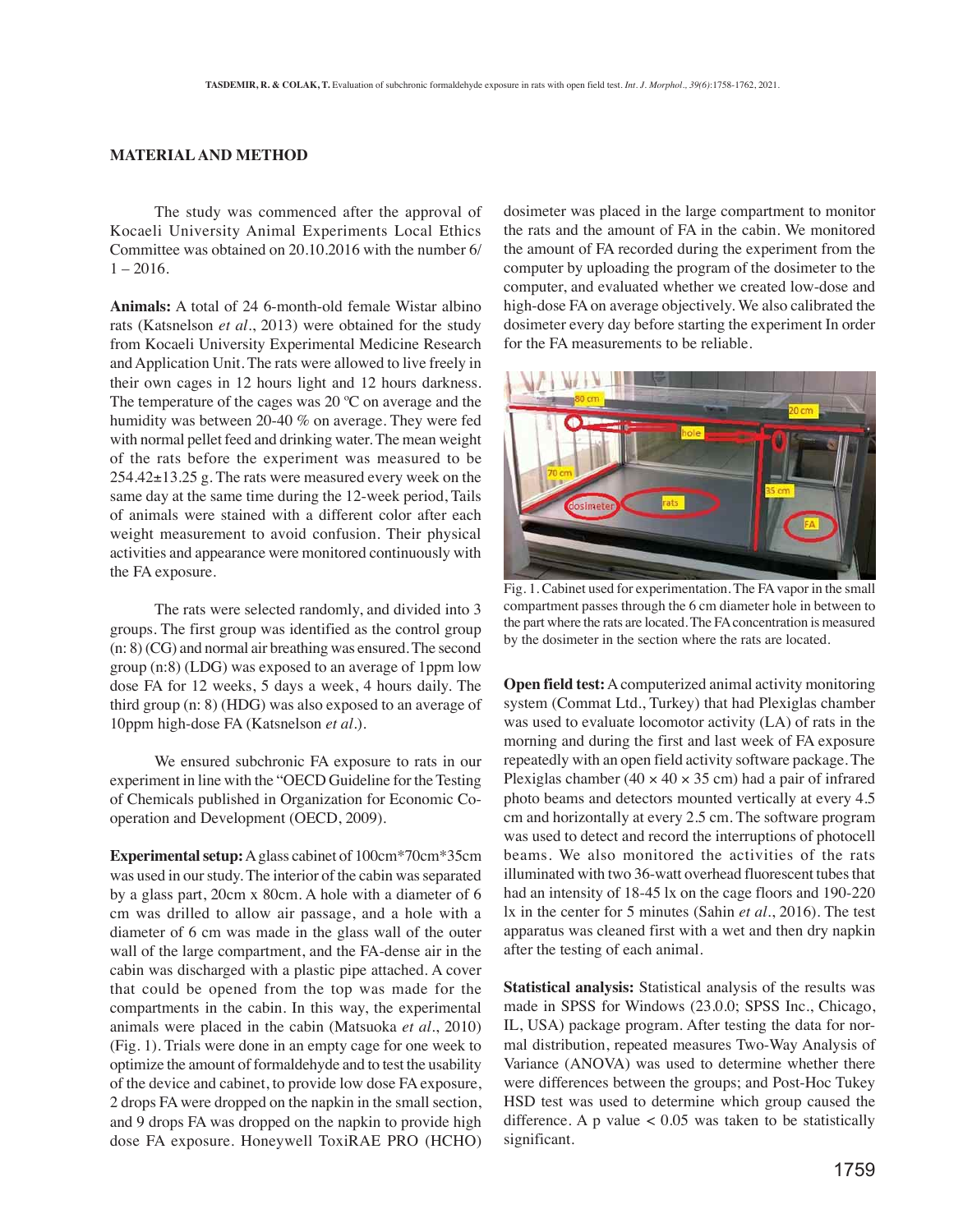## **RESULTS**

The results were given as mean±standard deviation (SD). A significant difference was detected in the open field test performed in the first week of formaldehyde exposure between the control group and the groups exposed to FA in grooming and vertical movements ( $p < 0.05$ ) (Table I). It was found that the grooming and straightening movements were less in rats exposed to both low-dose and high-dose FA compared to the control group. When the tests done at the beginning and at the end of the experiment were

compared, although a decrease was detected in the number of grooming and wandering in the control group, no differences could be detected between the groups in interand intra-group comparisons  $(p > 0.05)$ .

No differences were detected in the number of wandered frames and defecations that we looked at, in the open field test, between the groups and the tests performed at the beginning and end of the experiment.( $p > 0.05$ ) (Table II).

| Table I. Number of grooming and vertical movements of experimental animals in the first and last weeks. |  |  |  |  |
|---------------------------------------------------------------------------------------------------------|--|--|--|--|
|                                                                                                         |  |  |  |  |

|                  | Number of grooming (mean $\pm SD$ ) |                     | Number of vertical movements (mean $\pm SD$ ) |                 |  |
|------------------|-------------------------------------|---------------------|-----------------------------------------------|-----------------|--|
|                  | First week                          | Last week           | First week                                    | Last week       |  |
| CG <sup>a</sup>  | $1087.83 \pm 152.04*{b}^{c}$        | $362.83 \pm 134.18$ | $381.83 \pm 59.95$                            | $5.50\pm4.59$   |  |
| LDG <sub>b</sub> | $606.63 \pm 98.62$                  | $341.13 \pm 89.38$  | $13.75 \pm 2.87$                              | $4.75 \pm 3.28$ |  |
| HDGe             | $588.63 \pm 161.69$                 | 389.88±149.86       | $11.63\pm 6.14$                               | $5.00 \pm 3.70$ |  |
| *: $p<0.05$      |                                     |                     |                                               |                 |  |

Table II. Number of defecation and horizontal movements of experimental animals in the first and last weeks.

|      |                 | Number of defecations (mean $\pm SD$ ) |                      | Number of horizontal movements (mean $\pm SD$ ) |
|------|-----------------|----------------------------------------|----------------------|-------------------------------------------------|
|      | First week      | Last week                              | First week           | Last week                                       |
| CG   | $4.0\pm3.85$    | $3.17\pm0.98$                          | 837.50 $\pm$ 345.95  | $545.33 \pm 250.54$                             |
| LDG  | $2.63\pm2.20$   | $4.75 \pm 2.87$                        | $1032.25 \pm 214.04$ | $490.00 \pm 197.49$                             |
| HDG. | $6.00 \pm 3.55$ | $6.13 \pm 2.70$                        | $1006.38 \pm 390.07$ | 557.38±284.45                                   |

#### **DISCUSSION**

It was observed in our study that exposure to subchronic FA had negative effects on the behavior of rats, regardless of dose. However, there were no differences in the number of defecations and horizontal movements.

We can interpret the decreased straightening movements of rats because of FA as decreased curiosity about the environment (Küçük & Gölgeli). Malek *et al*. (2004) obtained similar results in their study conducted on mice, and reported that FA exposure had long-term behavioral effects.

Malek *et al*. (2003a) subjected female rats to different doses of FA in the open field test twice, 2 hours and 24 hours after exposure. At the end of the first test, the grooming movements decreased, and the vertical movements decreased after the second test in the 1 ppm group 2. However, they also reported that verticalmovements increased in the 5 ppm group. Similarly, they also observed an increase in the number of defecations compared to their first test in the second test of female rats

in the 2.5 ppm group. In a similar experiment by the same study group with rats, they observed decreased vertical movements in the first open field test done to mice exposed to FA, but they also reported that there was decreased vertical movements and increased grooming movements in the second test. They hypothesized that the decreased vertical movements in the first test may be because of increased anxiety. In our study, decreased number of grooming and vertical movements were detected in the groups that received FA compared to the control group. The open field test is frequently used in rodents, anxiety, rewarddependency studies, and some memory experiments in the form of repeated applications, and can evaluate locomotor activities (Karson *et al*., 2008). The open field test is one of the most popular ethological tests in evaluating anxietylike behavior in rodents (Kuniishi *et al*., 2017). However, it is argued that the same researchers obtained contradictory results in their studies conducted at different times. It is considered that this may have resulted from methodological differences or the prolonged effects of other tests before the open field test (Karson *et al*.).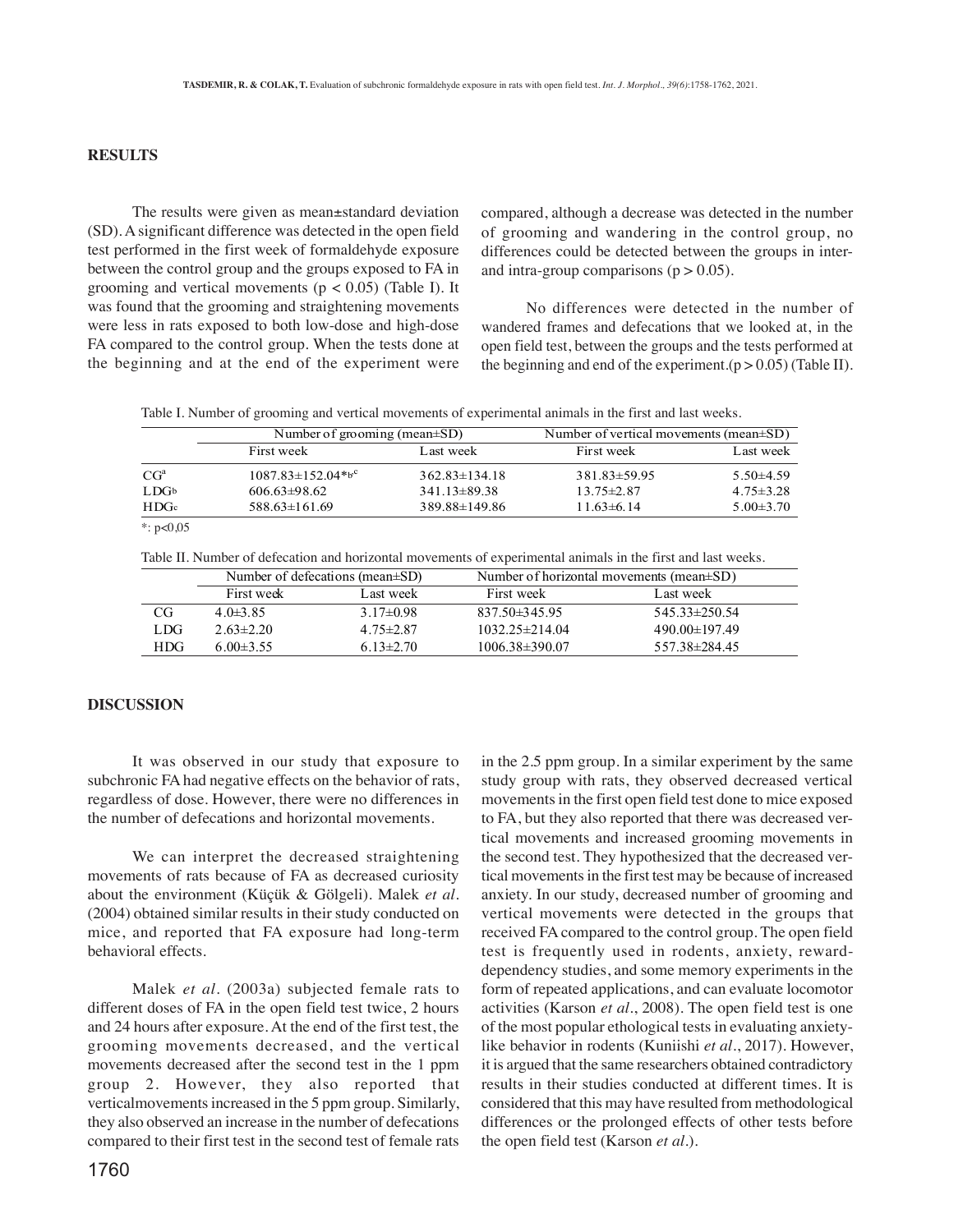In a previous study, rats were exposed to different doses of FA for 90 days, and were subjected to the maze test to examine memory and behaviors. They reported that FA exposure caused long-term memory and behavior changes in rats (Pitten *et al*., 2000).

We can interpret the decrease in vertical movements and grooming numbers of rats exposed to FA In our study as a result of FA inhalation stressing the rats. Also, as we mentioned in our previous study, we can also argue that impaired brain function because of neurotoxicity also has an effect on behaviors (Tasdemir, 2019).

In their study, Finn *et al*. (2007) administered different FA doses to rats intraperitoneally in their study, and subjected the animals to the open field test. They reported that there were dose-dependent significant decreases in vertical movements, total displacement, grooming and defecation in FA-treated rats in the open field test. Although Malek *et al*. (2004), reported that the number of defecations increased in rats exposed to FA, Whimbey & Denenberg (1967) reported that defecation and open field testing were two independent dimensions. We obtained different results in our study compared to previous studies, and we did not find significant differences in the number of defecations and horizontal movements of rats in the open field test.

Interestingly, although there were no significant differences in our study in locomotor activity parameters in the control group, we detected decreases in the second open field test. We believe that the 3-month period between the first test and the second test will mean a long time for the rats as they begin to age; and for this reason, it may cause changes in animal behaviors. As a matter of fact, it was reported in various studies that locomotor activity decreased with aging in healthy rats (Moinard *et al*., 2017; Szentes *et al*., 2019).

As a conclusion, FA caused behavioral changes in rats independent of dose and time. Based on our previous studies, we can speculate that this change might also have occurred because of the toxic effect on the central nervous system. We believe that more comprehensive and multidisciplinary studies are required to understand the full effect of FA on anxiety, memory and behaviors. We, as anatomists, are also in danger, neurologically and psychologically, because we have to be in very close contact with FA. As we cannot move FA away from the anatomy or medical sciences, we believe that people who are exposed or the relevant institutions must take necessary precautions in this respect.

TASDEMIR, R. & COLAK, T. Evaluación de la exposición al formaldehído subcrónıco en ratas con prueba de campo abıerto. *Int. J. Morphol., 39(6)*:1758-1762, 2021.

**RESUMEN:** El formaldehído (FA), una sustancia química indispensable en la anatomía y patología, pero es un elemento sumamente nocivo para todos los seres vivos., El objetivo de nuestro estudio fue investigar los cambios en el comportamiento de ratas expuestas a formaldehído subcrónico con prueba de campo abierto. Utilizamos 24 ratas Wistar-Albino divididas en 3 grupos. El primer grupo (n = 8) se identificó como el grupo de control y se aseguró una respiración normal de aire. En el segundo grupo se inhalaron dosis bajas de FA (media de 1 ppm) y en el tercer grupo se inhalaron dosis altas de FA (media de 10 ppm). La exposición a FA se realizó durante 4 horas, 12 semanas y 5 días a la semana. Las ratas fueron sometidas a una prueba de campo abierto durante la primera semana y la última semana de exposición a FA. Observamos disminuciones significativas en el número de movimientos verticales y acicalamiento en ratas en el grupo experimental en comparación con el grupo control en la prueba de campo abierto (p <0.05). No se observaron diferencias significativas en los movimientos horizontales y el recuento de defecaciones (p> 0,05). Como conclusión, podemos argumentar que la AF provoca cambios en el comportamiento de las ratas independientemente de la dosis y la duración.

**PALABRAS CLAVE: Exposición al formaldehído; Prueba de campo abierto; Rata.**

### **REFERENCES**

- Acar, E.; Tasdemir, R.; Hunc, F.; Colak, T.; Ozsoy, O. D.; Bamac, B. & Kır, H. M. Investigation of the effect of formaldehyde ınhalatıon on TXNIP and NF-KB levels ın rat kıdney. *J. Anim. Plant Sci., 31(3)*:708-18, 2021.
- Boja, J. W.; Nielsen, J. A.; Foldvary, E. & Truitt Jr., E. B. Acute low-level formaldehyde behavioural and neurochemical toxicity in the rat. Prog. Neuropsychopharmacol. *Biol. Psychiatry, 9(5-6)*:671-4, 1985.
- Finn, D. P.; Fone, K .C.; Beckett, S. R.; Baxter, J. A.; Ansell, L.; Marsden, C. A. & Chapman, V. The effects of pharmacological blockade of the 5- HT(6) receptor on formalin-evoked nociceptive behaviour, locomotor activity and hypothalamo-pituitary-adrenal axis activity in rats. *Eur. J. Pharmacol., 569(1-2)*:59-63, 2007.
- Ge, S.; Yan, B.; Huang, J.; Chen, Y.; Chen, M.; Yang, X.; Wu, Y.; Shen, D. & Ma, P. Diisodecyl phthalate aggravates the formaldehyde-exposureinduced learning and memory impairment in mice. *Food Chem. Toxicol., 126*:152-61, 2019.
- Karson, A.; Onat, F.; Balcı, F. & Ates¸, N. Locotomor activity, leaming and memory in VVAG/Rij rats with absence epilepsy. *Epilepsi, 14(3)*:167- 75, 2008.
- Katsnelson, B. A.; Degtyareva, T. D.; PrivalovaIlzira, L. I.; Minigaliyeva, I. A.; Slyshkina, T.; Ryzhov, V. V. Yu, O.; Beresneva. Attenuation of subchronic formaldehyde inhalation toxicity with oral administration of glutamate, glycine and methionine. *Toxicol. Lett., 220(2)*:181-6, 2013.
- Kuniishi, H.; Ichisaka, S.; Yamamoto, M.; Ikubo, N.; Matsuda, S.; Futora, E.; Harada, R.; Ishihara, K. & Hata, Y. Early deprivation increases highleaning behavior, a novel anxiety-like behavior, in the open field test in rats. *Neurosci. Res., 123*:27-35, 2017.
- Küçük, A. & Gölgeli, A. Deney hayvanlarında anksiyete modelleri ve anksiyetenin deg˘erlendirilmesi. Sag˘lık Bilimleri Dergisi, 14 (3):209- 17, 2005.